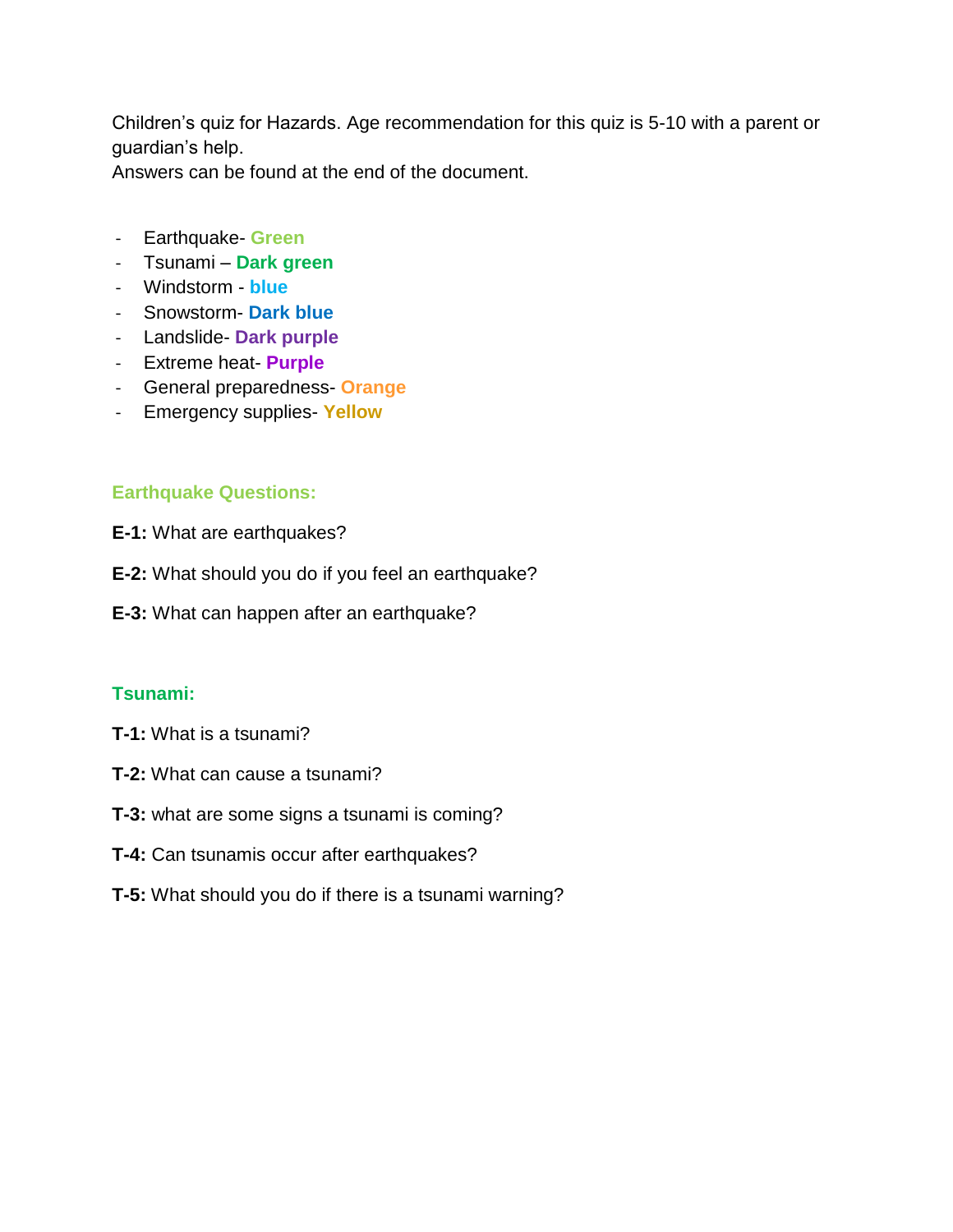#### **Windstorm:**

**W-1:** What is a windstorm?

**W-2:** what are some examples of windstorm damage?

W-3: True or false: It's safe to go outside and play during a windstorm.

**W-4:** What should you do to prepare for a windstorm?

#### **Snowstorm:**

**S-1:** What should you wear if you go outside during a snowstorm?

**S-2:** True or false: It's okay to wear wet clothes during a snowstorm

**S-3:** True or False: Streets and sidewalks can be slippery after a snowstorm, so it is important to be careful.

#### **Extreme heat:**

**EX-1:** What is extreme heat?

- **EX-2:** What other emergencies can happy when it's hot outside?
- **EX-3:** What can you wear that will help to protect your skin from sunburn?
- **EX-4:** True or false: You don't need to drink more water when it's hot outside.

#### **Landslide:**

- **L-1:** What is a landslide?
- **L-2:** What can cause a landslide?
- **L-3:** What is a hint that a landslide may occur?

#### **L-4:** True or false: it is okay to go back into your house if a landslide has occurred.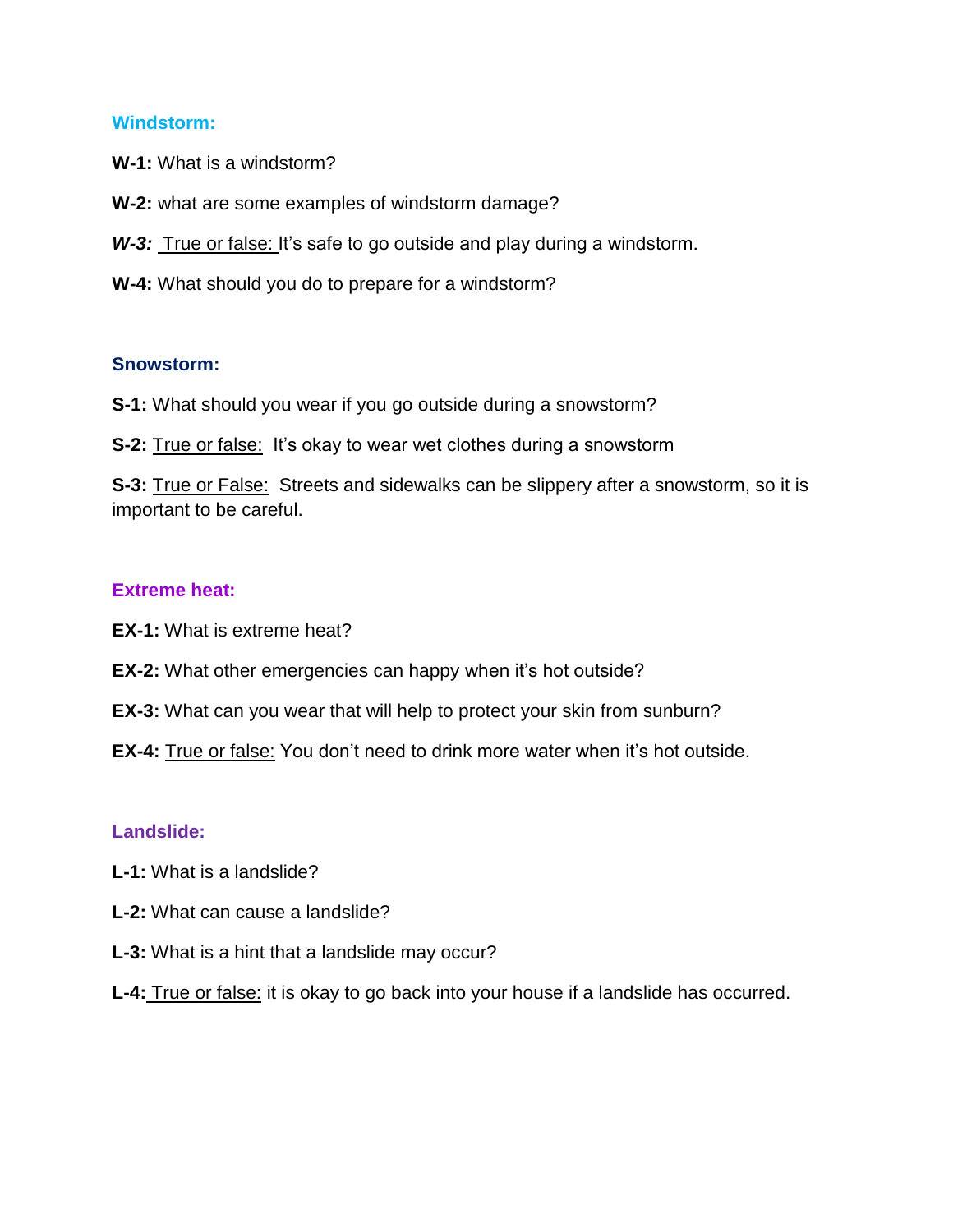#### **General Preparedness:**

**G-1:** Why is it important to be prepared for an emergency/disaster?

**G-2:** True or False: It is important to have a plan for meeting up with your family in an emergency.

**G-3:** True or False: You shouldn't worry about furniture falling during an earthquake.

### **Emergency Supplies:**

**ES-1:** Before an emergency, you should have at least 2 weeks of \_\_\_\_ for each member of your family.

**ES-2:** What helps you see in the dark if the power goes out?

**ES-3:** What can you listen to for important weather and emergency information?

**ES-4:** True or false: It is important to make an emergency plan it before an emergency happens.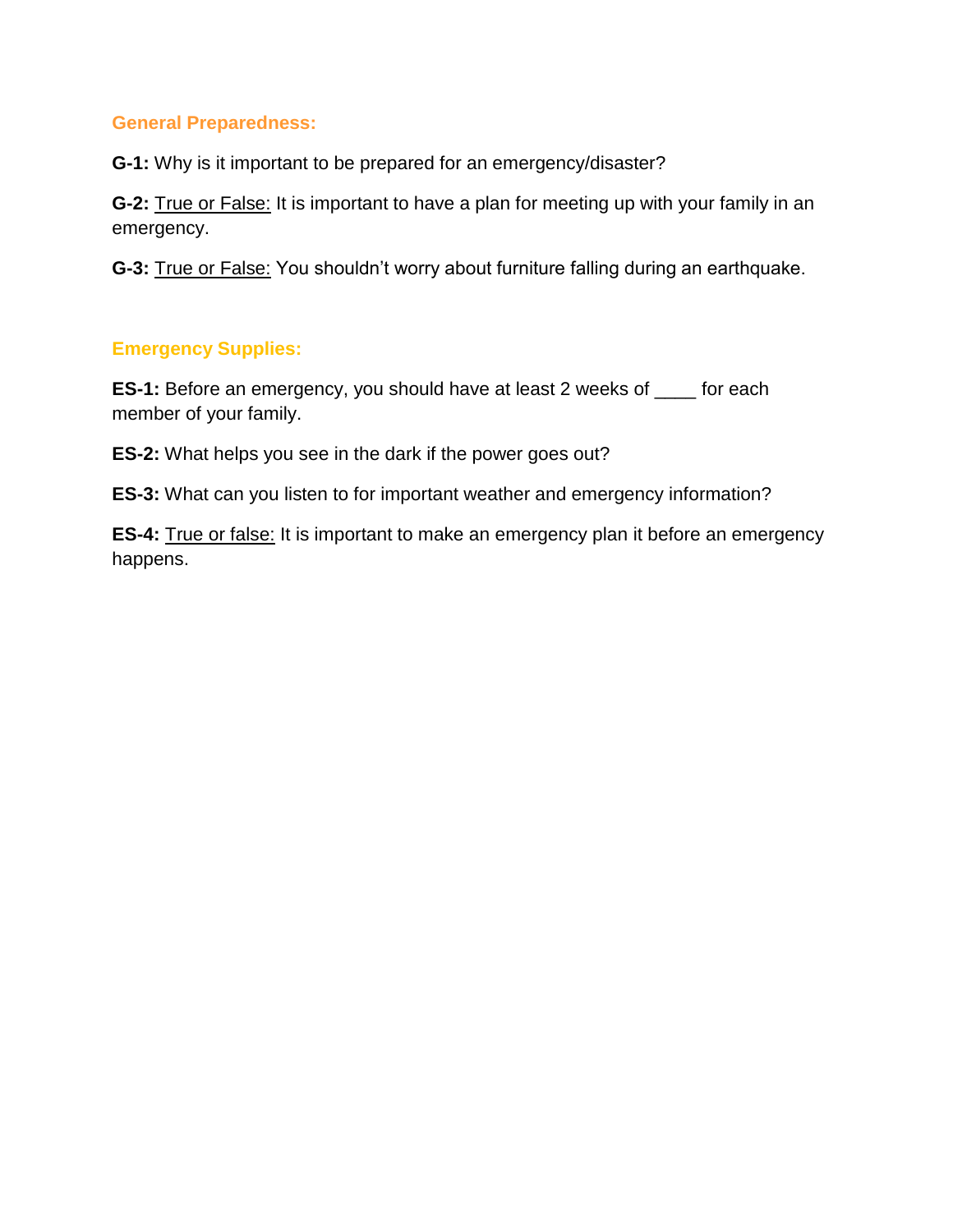### Answers:

#### **Earthquakes**

### **E-1:**

**Earthquakes** are the result of vibrations being released from the earth's crust. They can also be generated by volcanic eruptions.

An **earthquake** can damage buildings, bridges and roadways, making it difficult for businesses to receive items such as food and services.

# **E-2:**

If you are inside: Drop, cover and hold on

If you are outside: move away from buildings and tall objects and stay low to the ground.

After an earthquake, move away from the shore in the event there may be a tsunami that follows

# **E-3:**

If you are near the shoreline, a tsunami can occur. Aftershock earthquakes can also occur

### Tsunamis

### **T-1:**

A tsunami is a series of high-energy waves. A tsunami is not a single wave.

### **T-2:**

A tsunami can be caused by earthquakes or an underwater volcano erupting

### **T-3:**

Water receding from the shore, abnormal rise and fall in the water level, wall of water rushing towards the shoreline

### **T-4:**

Yes- tsunamis can occur after earthquakes

### **T-5:**

If there is a tsunami warning you should get as far away from the shore as possible and get to a higher elevation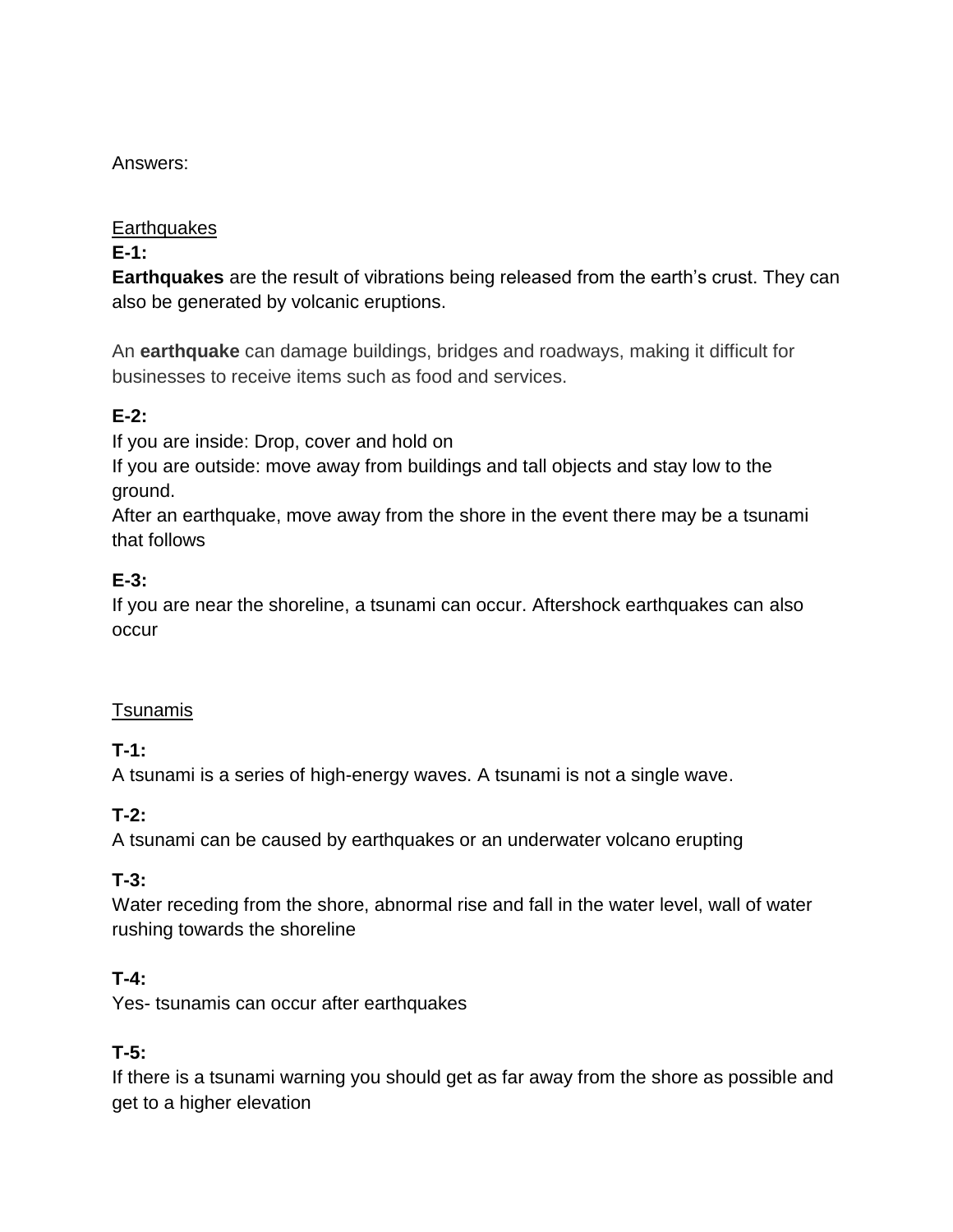### Windstorms

# **W-1:**

A windstorm is a storm event with high sustained winds and even stronger wind gusts. They can be accompanied by rainfall.

### **W-2:**

Examples of windstorm damage include blown down trees, loss of electricity in your home, and debris (branches) in the roadway.

### **W-3:**

**False**- it can be dangerous to go outside if trees or limbs fall on you. You should stay and remain inside if possible.

#### **W-4:**

You should charge your cell phone and other devices and have extra batteries for your weather radio and flashlights in case the power goes out.

#### **Snowstorm**

**S-1:**

Warm clothes, mittens, snow clothes, avoid cotton clothing, etc

### **S-2:**

**False**- You should change your clothing as soon as possible if they are wet

#### **S-3:**

**True**- Streets and sidewalks can be slippery after a snowstorm, so it is important to be careful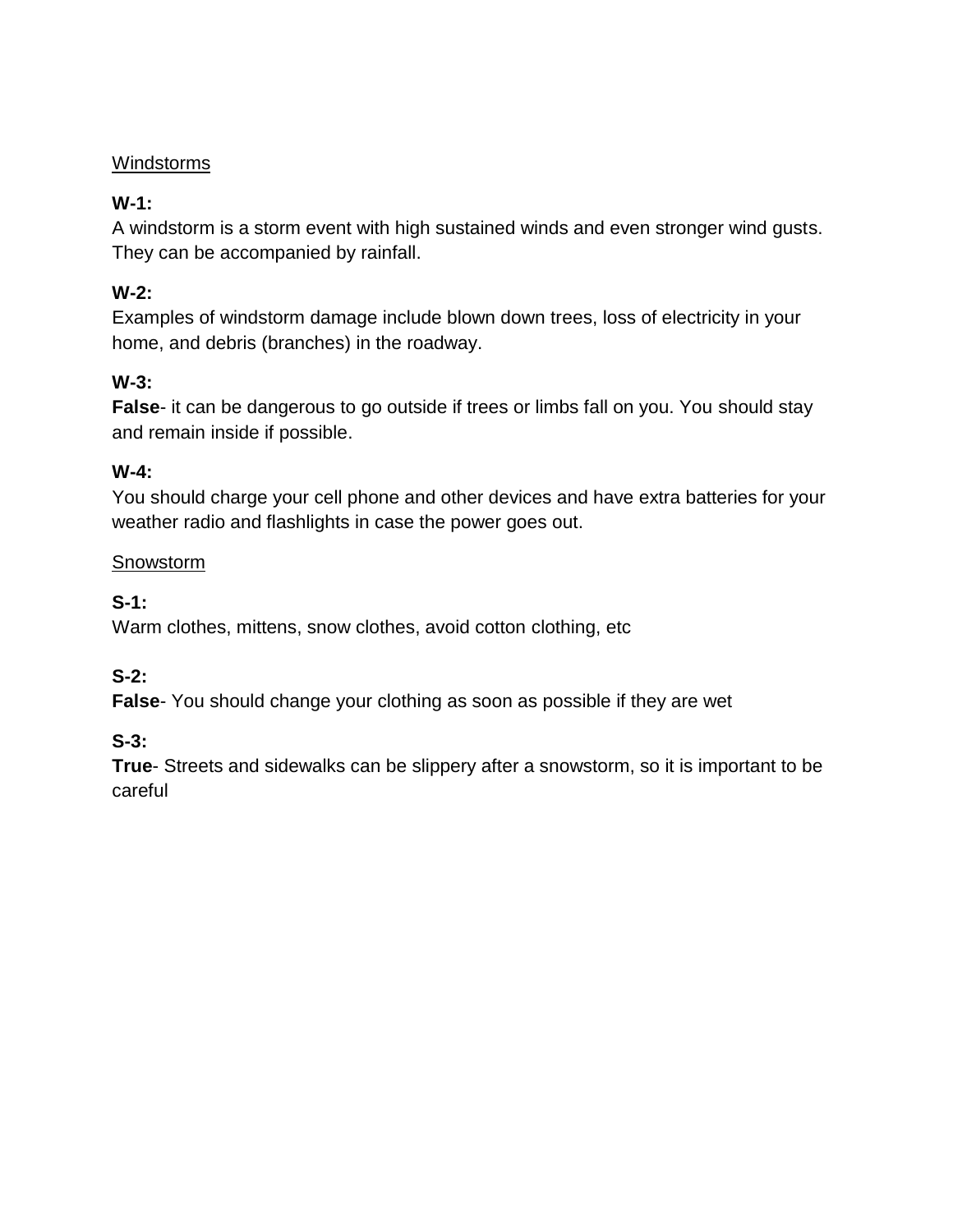### Extreme Heat

# **EX-1:**

Extreme heat is categorized by temperatures that are 10 degrees or more above the average high temperature and last for several weeks.

# **EX-2:**

Extreme heat can lead to other emergencies such as droughts, wildfires, water shortages and power outages.

### **EX-3:**

Sunscreen

### **EX-4:**

**False**- It is important to drink water when it's hot outside to avoid dehydration

### Landslide

**L-1:** A **landslide** is a sliding movement of loosened rock and soil moving down a hillside or a slope.

### **L-2:**

Landslides can be caused by multiple things- rainfall, snowmelt, stream erosion, earthquakes, volcanic activity, human activity and more.

### **L-3:**

Smaller slides, cracks in the ground or road, and trees shifting can be signs that a larger landslide may occur.

# **L-4:**

**False**- you shouldn't go back inside until an emergency official has said it's okay to do so